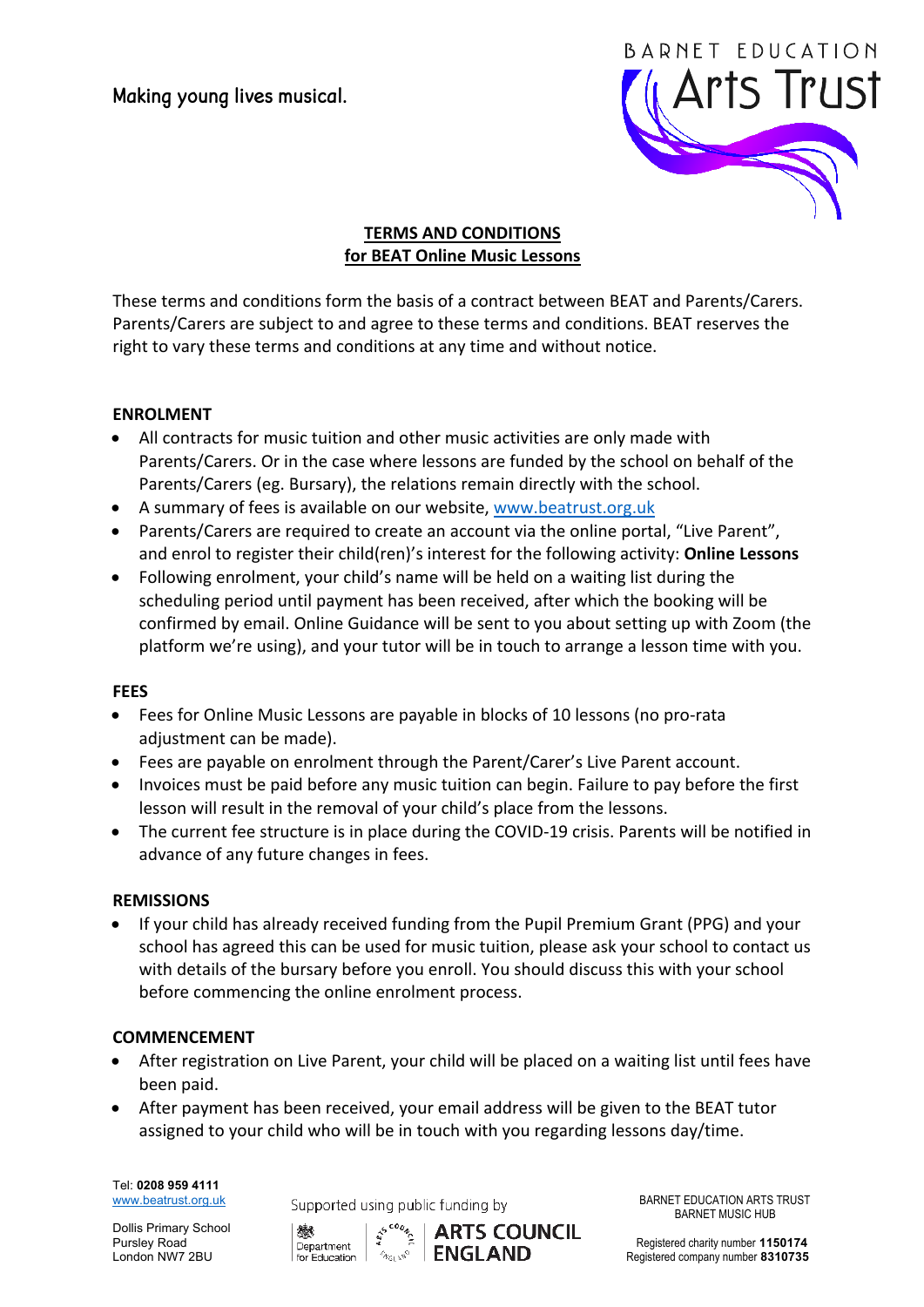

## **DURATION OF LESSON**

- Online music tuition is given on an individual basis only.
- A lesson can be 15, 20 or 30 minutes long. Parents/Carers can choose option for their child when enrolling; we recommend a 20-minute lesson for primary aged students and 30 minutes for secondary aged students.
- Longer lessons may be available on request. Please email admin@beatrust.org.uk to discuss.

## **TIMETABLING OF LESSONS**

- Online music tuition takes place from the hours of 9am on weekdays and weekends, dependent on the tutor's availability. BEAT Music tutors will coordinate with Parents/Carers to discuss and arrange a mutually convenient time.
- The BEAT Music tutor will confirm lesson times by email to the Parent/Carer.
- Music tutors are not responsible for reminding parents/carer of upcoming lessons.

## **MISSED SESSIONS/LATE ATTENDANCE/CANCELLED LESSONS**

- Students should be ready for their lesson to start promptly at the agreed time. If the lesson is late starting, the duration of the lesson will be reduced.
- If a tutor is unable to give a lesson, the lesson will be made up at another mutually agreed time, or a refund given.
- If a student is unable to attend a lesson and at least 24 hours notice is given, the tutor will, where possible, rearrange to a mutually agreed time.
- If sufficient notice is not given or the lesson is missed, the lesson is forfeit. Of course in exceptional circumstances consideration will be given.
- Please note that refunds cannot be given for the term once lessons are booked, unless BEAT is unable to give the lessons.
- Where a student misses a lesson or where the lessons have been terminated by the parent, no refunds can be given.

#### **SUPERVISION**

- Parents/Carers are responsible for students during the lesson. The BEAT Tutor must see the parent/carer at the start and end of every lesson to ensure the supervision is there.
- Parents/Carers must remain in the vicinity of the music lesson not necessarily in the same room, but must remain in the same building with the door to the teaching room left open *i.e.* within earshot.

#### **INSTRUMENTS/ACCESSORIES**

• Parents/Carers agree to provide instruments, music and accessories as required.

Tel: **0208 959 4111** 

Dollis Primary School

www.beatrust.org.uk Supported using public funding by BARNET EDUCATION ARTS TRUST



BARNET MUSIC HUB

Dollis Primary School **Antisophy School** Association and the set of the set of the Registered charity number 1150174<br>
London NW7 2BU **Registered company number 8310735**<br>
London NW7 2BU **Registered company number 8310735** Registered company number 8310735